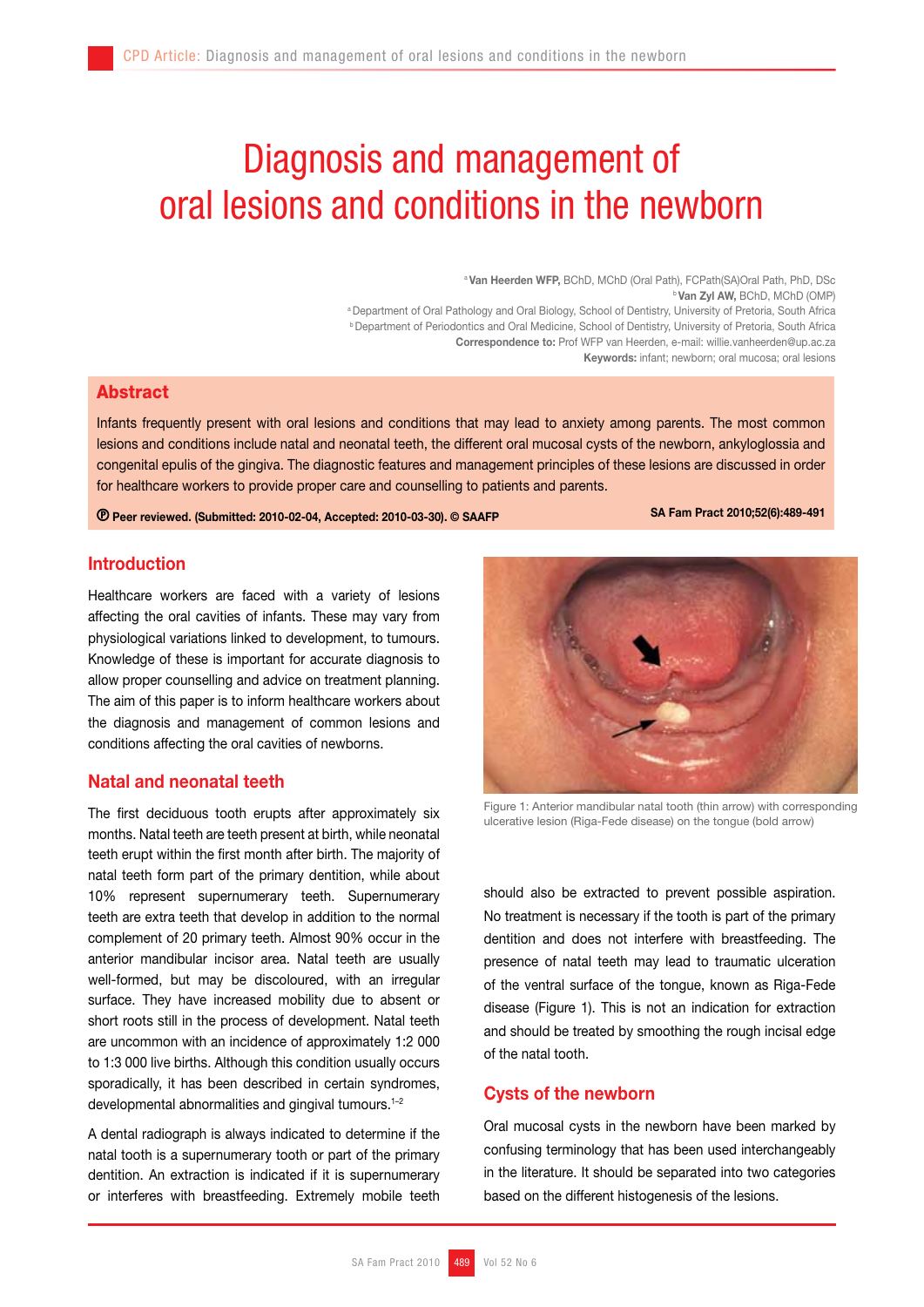

Figure 2: Midpalatal raphé cysts (arrows) presenting as white nodules in the midline of the palate.



Figure 3: Gingival cysts of infants (Bohn's nodules) presenting as keratin-filled cysts on the maxillary alveolar ridge (arrows)

### Midpalatal raphé cysts of the newborn

The palatal folds are bilateral embryonic processes that fuse in the midline of the oral cavity during the eighth prenatal week to eventually form the hard palate. These processes also fuse with the nasal septum above to result in a complete separation of the oral and nasal cavities. The connecting epithelial lining between the merging folds are enzymatically removed to allow connective tissue fusion between the folds. The midpalatal raphé cysts of the newborn, also referred to as Epstein's pearls, arise from epithelial remnants along the line of fusion of these folds. The condition is very common and has been reported in 65% to 85% of neonates. It presents as small (1–3 mm) yellow-white papules along the midpalatal raphé, especially at the junction of the hard and soft palate (Figure 2). $3$  Histologically, these cysts are filled with keratin. No treatment is indicated, as they atrophy and disappear in a short period of time once their contents are expelled.

#### Gingival cysts of the newborn

Gingival cysts arise from the dental lamina, an ectodermal band that gives rise to the primary and permanent dentition. Remnants of the dental lamina, known as the cell rests of



Figure 4: Gingival cysts of infants on the mandibular alveolar ridge (arrow) may be misdiagnosed as natal teeth



Figure 5: Ankyloglossia showing a short lingual frenum (bold arrow) attached to the lingual aspect of the mandibular alveolar ridge (thin arrow)

Serres, have the potential to proliferate and form small cysts. These rests are also the origin of a variety of odontogenic tumours and cysts found later in life. Cysts occurring on the gingivae of newborns are referred to as Bohn's nodules as well as gingival cysts. Bohn's nodules are reported to be present on the buccal and lingual aspects of the alveolar ridges (Figure 3), while gingival cysts are found on the crest of the alveolar ridges.3 These terms have been used interchangeably with resulting confusion. These cysts should be referred to as gingival cysts of the newborn.

Gingival cysts of the newborn are very common and a frequency of 79% has been reported in Taiwanese neonates examined within three days of birth.<sup>4</sup> They present as small whitish lesions that do not increase in size. When present on the anterior mandibular ridge, they may be misdiagnosed as natal teeth (Figure 4). No treatment is necessary, as the cysts rupture spontaneously due to secondary trauma or friction.

## **Ankyloglossia**

Ankyloglossia or tongue-tie refers to clinical situations where the tongue is fused to the floor of the mouth or where the lingual frenum is short, with resulting impaired tongue